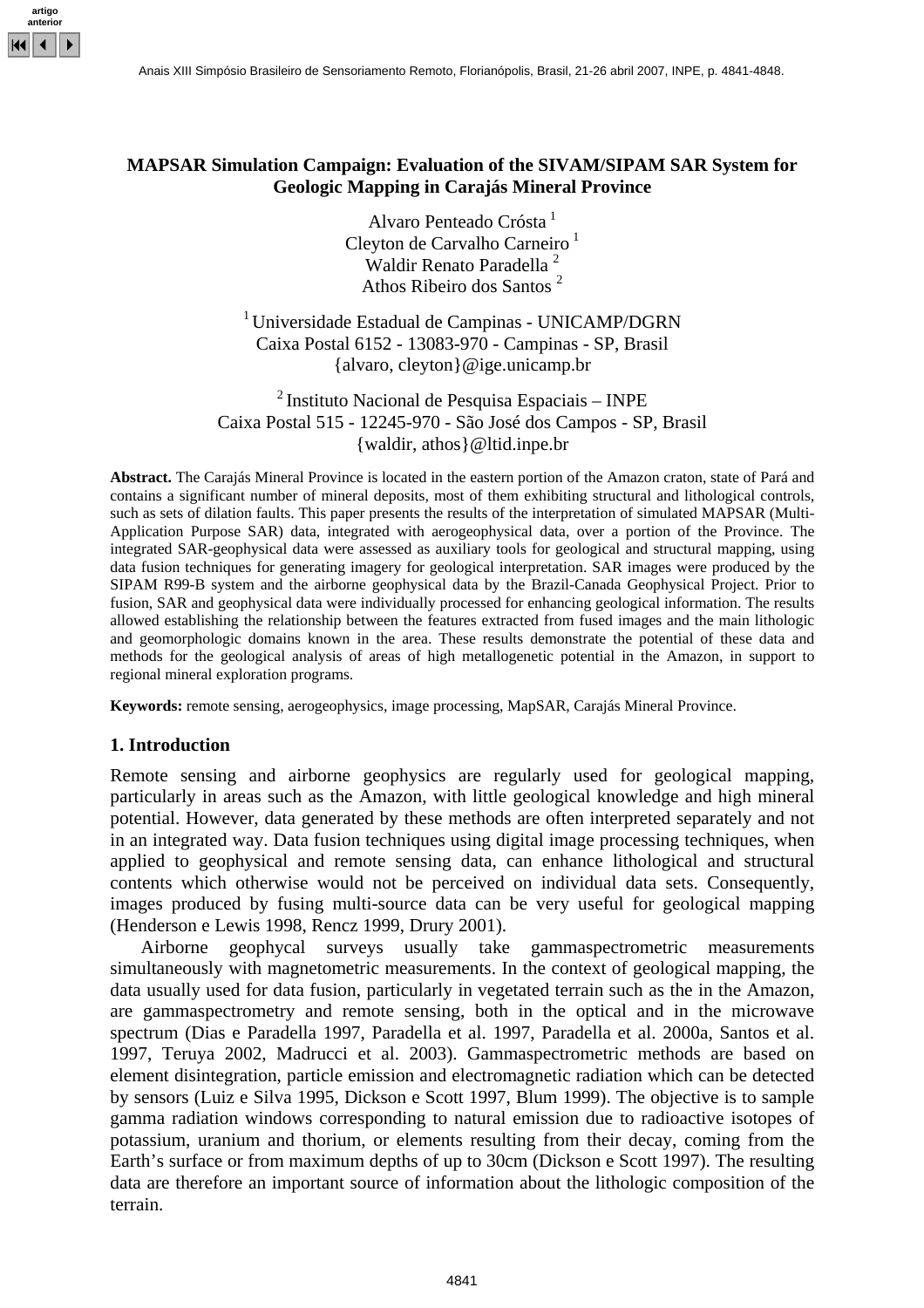Aeromagnetometric and remote sensing data fusion is less frequently used for geologic mapping, albeit with a few examples in the literature (Texeira 2003, Texeira et al. 2003, Carneiro 2005). Combining these data sets require some prior methodological and interpretative considerations, mainly due to the fact that information of totally different nature, and coming from different crustal levels, are being fused and interpreted as a single image.

Differently from the information contained in remote sensing images acquired in the optical portion of the electromagnetic spectrum, which represents chemical composition of surface materials, in the microwave portion of the spectrum, used by radar sensors (SAR – *synthetic aperture radar*), the information is related to the physical and electric properties of the terrain. Aeromagnetometric data, on the other hand, register the magnetic gradients from the Earth's crust coming from different depths (up to a few kilometers). Furthermore, the magnetic field in regions of low latitude is represented by di-polar anomalies. In this context, in order to correctly position magnetic anomalies over the causing source, it is necessary to process the data using filters such as reduction to the pole or to the equator, or even amplitude of analytical signal (Luiz e Silva 1995, Blum 1999, Nabighian et al. 2005).

The Carajás Mineral Province, located in the domains of the Amazonia rain forest, comprises several mineral deposits, of a diversified variety. One of the main obstacles for mineral exploration activities is the lack of direct access to rock outcrops, necessary to collect data and to define potential targets for mineralization. This is due to the presence of dense vegetation and thick weathering cover, typical of the Amazon, constraining the use of traditional exploration methods. Several of the mineral deposits known in Carajás exhibit relationship with magnetic gradients and are controlled by geological structures (mainly faulting). The latter are usually expressed as conspicuous textural patterns on terrain morphology. The combined use of SAR and aerogeophysical images can therefore help to surmount the constraints usually found in the Amazon for mineral exploration, providing the basic information for defining the areas of higher potencial and even for target generation.

The present study used SAR data acquired by an airborne MAPSAR simulator integrated with low-resolution aerogeophysical data, in order to assess the potential of the future joint spaceborne mission being set up by INPE (Brazil) and DLR (Germany) for geological applications in rainforest areas with mineral potential, such as the Carajás Mineral Province.

# **2. Objectives**

This work aimed to assess simulated MAPSAR data, in conjunction with aerogeophysical data, in a portion of the Carajás Mineral Province, for geological interpretation in the context of mineral exploration applications. The focus of the assessment was on fused MAPSARaerogeophysical data for providing basic geological information for exploration programs in the Amazon, an area known for its high mineral potential and lack of geological information. To achieve this objective, R99-B SAR data simulation MAPSAR characteristics was employed together with magnetometric data acquired by the Brasil-Canada Aerogeophysical Survey (PGBC-1020), integrated through the use of digital fusion techniques.

#### **3. Main Characteristics of the Test-site**

The Carajás Mineral Province is divided into two main geotectonic units: the northern Itacaiúnas Belt (Araújo 1988; Araújo e Maia 1991) and the southern Rio Maria Granite-Greenstone Terrain (Dall´Agnol 1986, 1987; Althoff 1996). Both units are bounded to the east by the Araguaia Fold Belt and to the west by the Southern Pará Proterozoic Province. The northern limit of the Province is transitionally covered by Tertiary and Quaternary sediments. In the Águas Claras region the following lithologic units occur: (i) tonalitic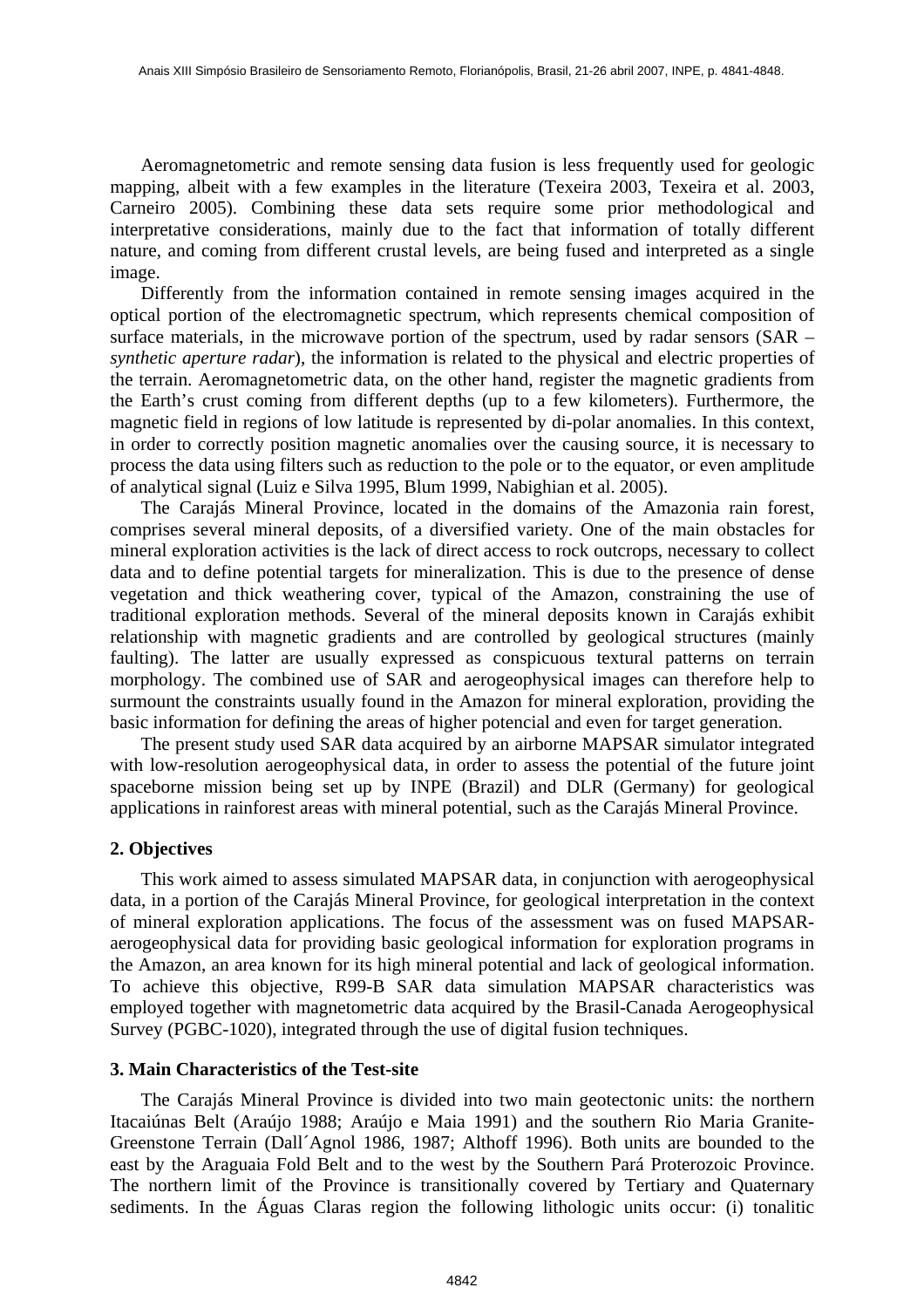gneisses, with trondjemites, granodiorites, granites and amphibolites of the Xingu Complex (Silva et al. 1974; Hirata *et al.* 1982); (ii) amphibolitic gneisses, granites, granodiorites, stratoid granites and syn-tectonic deformed granites of the Igarapé Gelado Formation; (iii) meta-basic and meta-sedimentary rocks with banded-iron formations (BIFs) of the Grão Pará Group (Araújo e Maia 1991; Wirth *et al.* 1986); (iv) sedimentary sequence of the Águas Claras Formation (Nogueira *et al.* 1995; Pinheiro 1997); (v) granites and anorogenic dykes cutting the Xingu Complex, Grão Pará Group and Águas Claras Formation (DOCEGEO 1988).

#### **4. Methodology**

### **4.1. MAPSAR Data Characteristics and Processing**

MAPSAR data were simulated by the R-99B SAR system operating with the same specifications to be used by the future satellite system: L-frequency (23,9cm, 1.27 GHz), multi-polarization (HH, VV and HV), 10m spatial resolution and incidence angle in the range 45<sup>°</sup> through 53<sup>°</sup>. The methodology employed for processing SAR data in order to simulate the MAPSAR system is described by Mura *et al.* (2005).

#### **4.2. Aerogeophysical Data Processing**

Aerogeophysical data were acquired through an agreement between the National Department of Mineral Researh (DNPM), Brazilian Ministery of Mines and Energy, and the Canadian International Development Agency (CIDA). The data are part of the Brazil-Canada Aerogeophysical Survey (PGBC-1020), conducted between 1975 and 1976 (DNPM 1981). The total area of PGBC-1020 encompasses part of the states of Goiás, Tocantins, Mato Grosso, Pará and Maranhão, covering  $375.000 \text{ km}^2$ , with sampling intervals of 1 second along flight lines. Production lines are oriented N-S and spaced of 2 km in a first, reconnaissance survey. In a second survey, flight lines were spaced 1 km, allowing gathering more detailed information. Control lines were carried out along E-W, spaced of 14 km.

Prior to data fusion with the simulated MAPSAR data, aerogeophysical data were processed according the methods described next.

The first step was to examine the data for artifacts which could affect subsequent processing, such as noise in the original digital records. The methods "Fourth Difference" and "P parameter" were employed for this purpose, allowing identifying records with values outside the standard-deviation from the total record population (Blum 1999). Both types of data, magnetometric and gammaspectrometric, contained such artifacts, which were then identified and eliminated from the data set.

The next step was to remove from the data base the contributions of the IGRF/DGRF (*International/Definitive Geomagnetic Reference Field*). Magnetic anomalous field and gamma data were then used for generating regular grids with cells spaced of 500m, by interpolating the original data points, thus producing a first set of grids. The next step was to apply a micro-leveling technique for correcting small artifacts, proposed by Minty (1991). Magnetic anomalous field was then used to produce an image of the amplitude of the analytical signal (AS). This image depicts the depth of magnetic sources and is useful for positioning magnetic anomalies in relation to their deep sources.

After applying these correction techniques, the data were submitted to interpretation in order to define geological boundaries, structural features, depths of magnetic bodies and other geological features.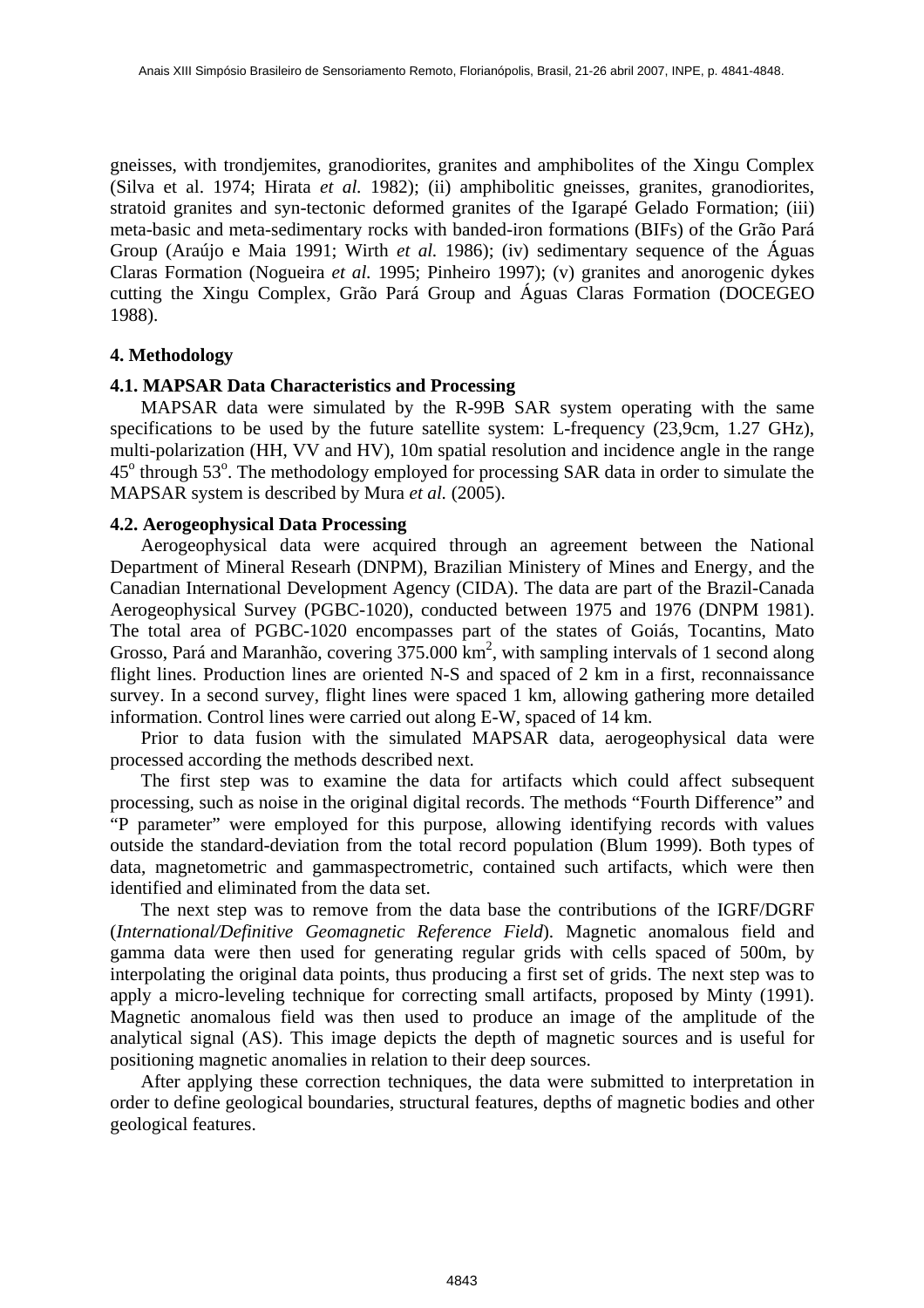### **4.3. Image Fusion in the Spatial Domain**

Schowengerdt (1997) described image fusion in the spatial domain as a technique for transferring high-frequency information, contained in images with higher spatial resolution, to images with lower spatial resolution but higher spectral resolution.

This method was applied for fusing simulated MAPSAR data, representing the higher spatial resolution image (10m), with gammaspectrometric and magnetometric data, representing the lower spatial resolution (500m), "spectral" data. The results are shown in **Figure 1A** (MAPSAR+Mag/AAS), **Figure 1B** (MAPSAR+Gamma/CT), in **Figures 3A**, **3B**, **3C**, **3D** and **3E** (MAPSAR+individual K, U, Th channels and a color composite of K, Th, U in RGB –, respectively).

The fused images allowed the analysis of the spatial variation of AAS values, represented by different colors produced with the use of the pseudo-coloring (or color slicing) technique applied on the original black-and-white image, depicting at the same time textural elements due to topographic relief from SAR images as intensity attributes.

The assessment also included a comparison between SAR-geophysical fused images using two different SAR systems: simulated MAPSAR and RADARSAT-1. **Figure 3** shows the same images as in **Figure 1**, but replacing simulated 10m MAPSAR (L band, HV pol.) with 8.5m RADARSAT-1 (Fine mode, C band, HH pol.) in the fused image products.

#### **5. Results**

Fused SAR+geophysics image products clearly display the boundaries of the main lithogeophysical domains known in the study area. Most of these boundaries coincide with conspicuous topographic features, revealing a clear relationship between different lithologies and relief patterns.



**Figure 1 –** Image fusion of simulated MAPSAR and aerogeophysical images: (A) MAPSAR fused with magnetometric image (amplitude of analytical signal); (B) MAPSAR fused with gammaespectrometric image (total count channel).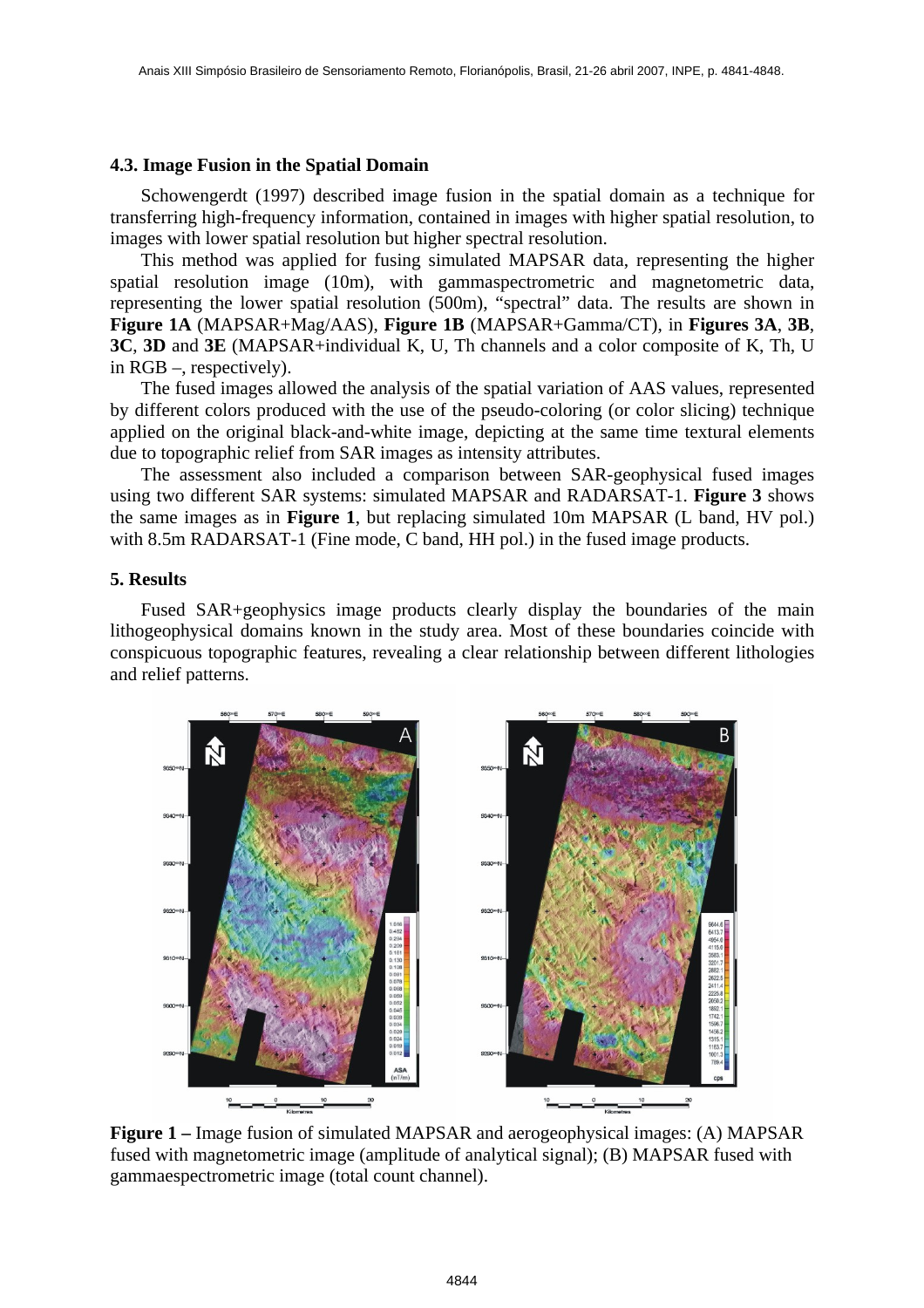Geophysical filtering techniques, such as AAS, are quite effective for enhancing magnetic anomalies in low latitude areas, as in the case of the Carajás Mineral Province. In the MAPSAR+Mag/AAS fused image these anomalies can be readily related to surface (relief) patterns.





**Figure 2 –** Image fusion using simulated MAPSAR and airborne gammaspectrometric images: (A) K channel; (B) Th channel; (C) U channel; (D) color composite of K-Th-U in RGB. (E) Detail of figure 2D for comparison with simulated RADARSAT data (see also Figure 4E).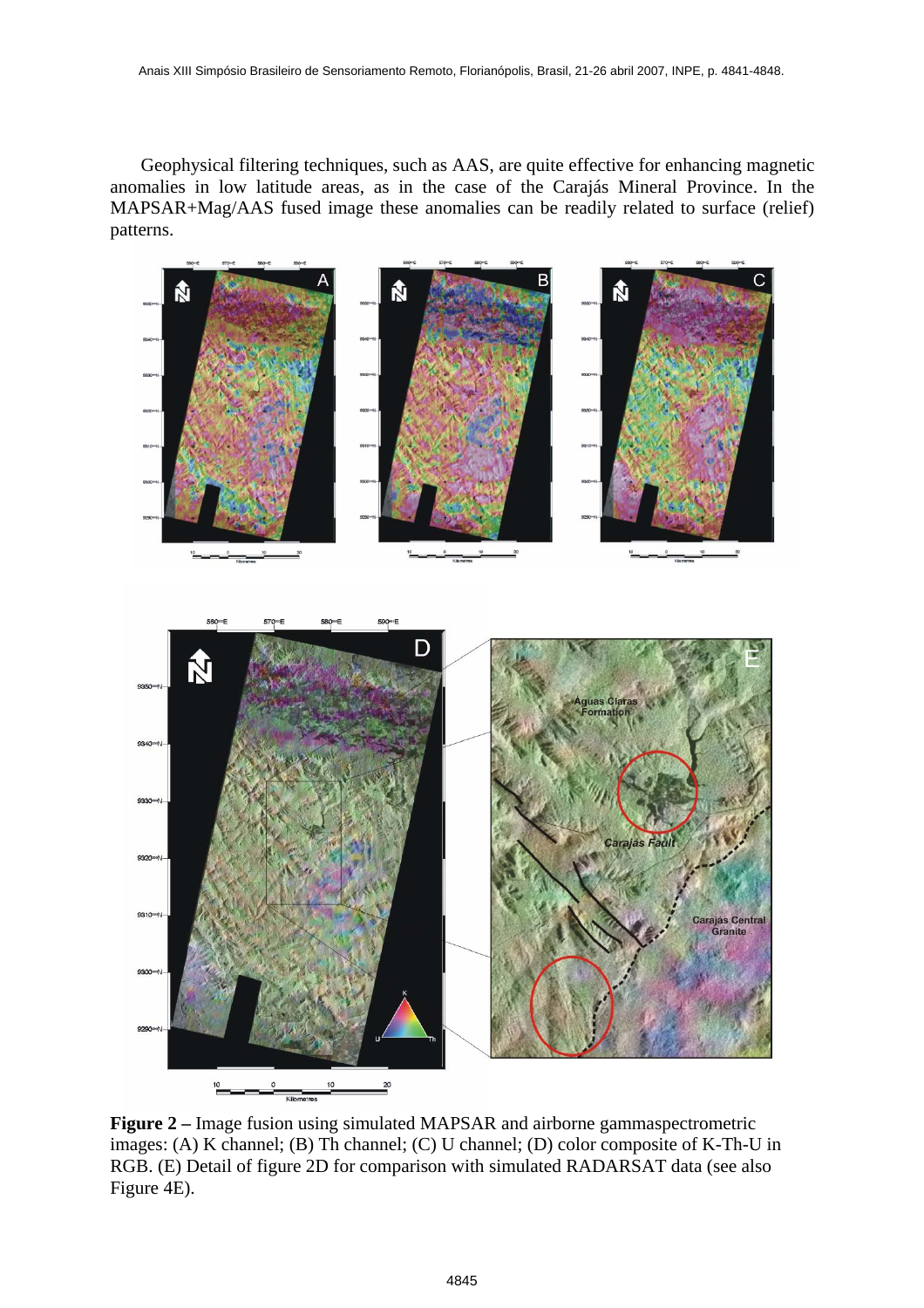Variations in the lithologic composition, as well as sharp changes in relief texture caused by different geologic units, can be readily interpreted from the fused SAR+gamma image product, such as those shown in **Figure 1**. The recognition of the major domains, based on a combination of relief patterns and mag/gamma patterns, allowed establishing the boundaries between different litho-stratigraphic units.



**Figure 3 –** Image fusion using RADARSAT (C-Band - Fine mode) and airborne gammaspectrometric images: (A) K channel; (B) Th channel; (C) U channel; (D) color composite of K-Th-U in RGB. (E) Detail of figure 4D for comparison with simulated MAPSAR data (see also Figure 3E).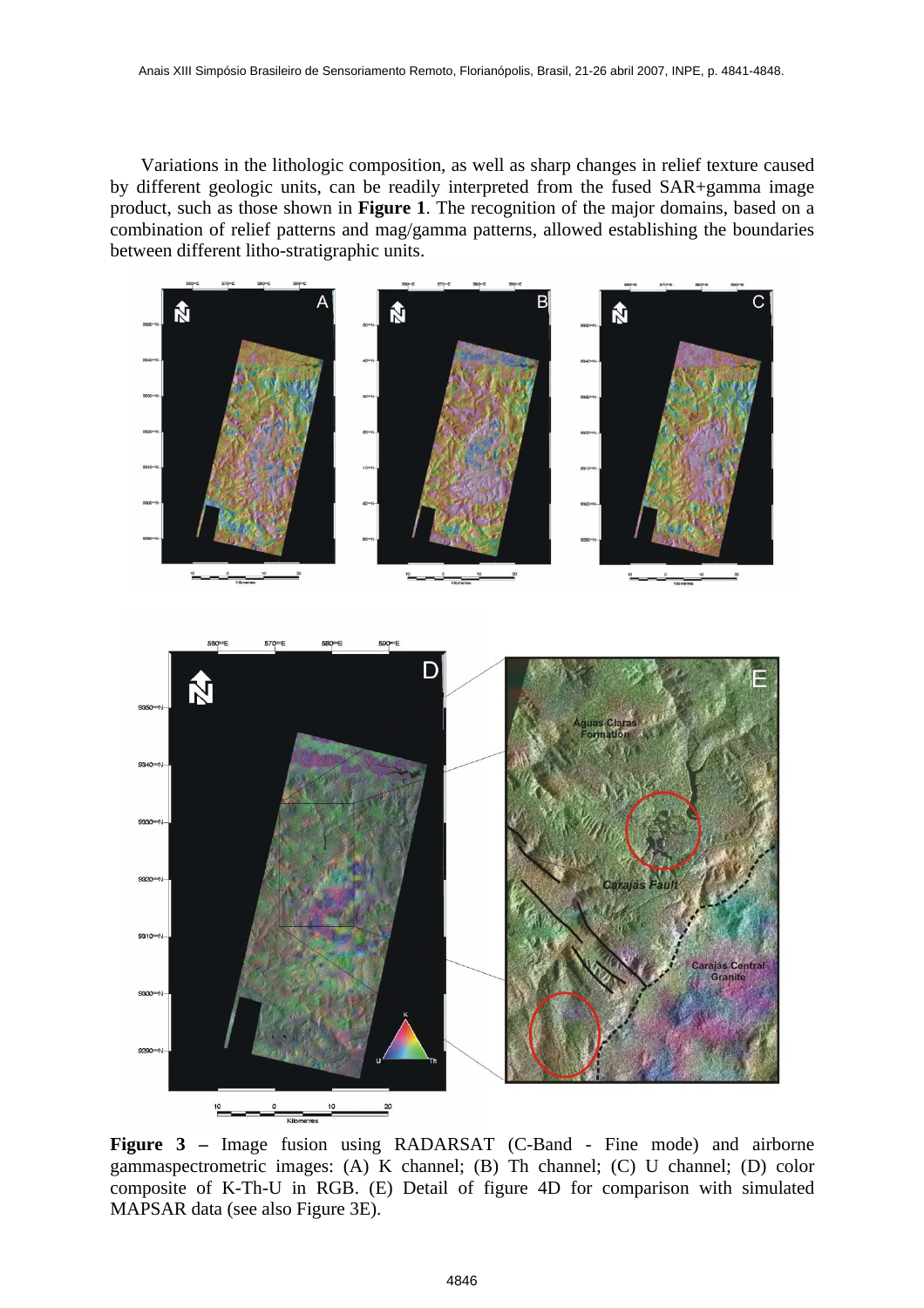The comparison between the results obtained by SAR+geophysics image fusion shows that MAPSAR data was able to enhance textural and tonal attributes which were not clearly depicted in higher spatial resolution RADARSAT-1 data (**Figure 2D**). Some areas which exemplify this result are marked with red circles in **Figures 2E** and **3E**.

### **6. Conclusions**

Results achieved through this investigation show that the integrated analysis of fused MAPSAR+geophysics images are especially useful for geologic mapping. This is due to the fact that these integrated images enhance lithological, compositional and structural attributes, which in turn provide fundamental information about the unexposed geology typical of the Amazon region.

The combined use of MAPSAR and airborne geophysical data (even from pre-existing, low resolution surveys acquired in the 1970´s and 1980´s) therefore represent an effective and low-cost alternative in the initial phases of geologic mapping and regional mineral exploration campaigns in the Amazon, where thick vegetation and deep soil coverage do no allow direct access to the bedrock.

# **References**

Althoff, F.J. **Estude pétrologique et síructurale dês granitóides de Marajoara (Pará, Brésil): leur role dans l'évolution archéenne du craton Amazonien (2,7-3,2 Ga)**. PhD Thesis , Nanci, França. Université Henri Poincaré, 296p, 1996.

Araújo, O.J.B. de; Maia, R.G.N. **Projeto Especial Mapas de Recursos Minerais, de Solos e de Vegetação para a Área do Programa Grande Carajás;** Sub-programa Mapas Metalogenéticos e de Previsão de Recursos Minerais; Folha SB.22-Z-A Serra dos Carajás - Estado do Pará. DNPM/CPRM. Brasilia, 136p, 1991.

Araújo, O.J.B. de; Maia, R.G.N.; Jorge João, X. da S.; Costa, J.B.S. A megaestruturação arqueana da Folha Serra dos Carajás. In: VII Congresso Latino-Americano de Geologia – **Proceedings**. Belém, SBG-NO, 1:324-338, 1988.

Barbosa, J.P.O.; Barros C.E.M. Significado Geodinâmico dos Granitos Cálcio-alcalinos Sintectônicos Arqueanos da Região do Igarapé Gelado, Província Mineral de Carajás. In: X Simpósio Nacional de Estudos Tectônicos – **Proceedings**. Curitiba, SBG-PR, p. 312-314, 2005.

Blum, M.L.B. **Processamento e Interpretação de Dados de Geofísica Aérea no Brasil Central e sua Aplicação à Geologia Regional e à Prospecção Mineral**. PhD Thesis, Instituto de Geociências, Universidade de Brasília, 229p, 1999.

Carneiro, C.C. **Interpretação de Dados de Sensores Remotos e Aerogeofísicos como Ferramenta na Análise Estrutural da Área Centro-Oeste do Sistema Transcorrente Carajás (PA)**. Masters Dissertation, Instituto de Geociências, Universidade Estadual de Campinas, 86p, 2005.

Dall'Agnol, R.; Bittencourt, J.S.; João, X.S.J.; Medeiros, H.; Costi, H.T.; Macambira, M.J.B. Granitogenesis in northern Brazilian region: a review. **Revista Brasileira de Geociências**, v. 17, p. 382-403, 1987.

Dall'Agnol, R.; Vieira, E.A.P.; Sá, C.A.S.; Medeiros, H.; Gastal, M.C.P.; Teixeira, N.P. Estado atual do conhecimento sobre as rochas granitóides da porção sul da Amazônia Oriental. **Revista Brasileira de Geociências**, v. 16, n. 1, p. 11-23, 1986.

Dias, R.R.; Paradella, W.R. Integração de dados aéreos gamaespectrométricos com imagens TM-Landsat no mapeamento geológico da área do Pojuca, Província Mineral de Carajás. **Revista Brasileira de Geofísica**, v. 15, p. 23-33, 1997.

Dickson, B. L.; Scott, K. M. Interpretation of aerial gamma ray surveys – adding the geochemical factors. **AGSO Journal of Australian Geology**, v. 68, n. 2, p. 145-160, 1973.

DNPM. **Projeto Geofísico Brasil-Canadá: histórico e atividades até 30/09/77**. MME/DNPM, Goiânia, GSC, Canadá, 1981.